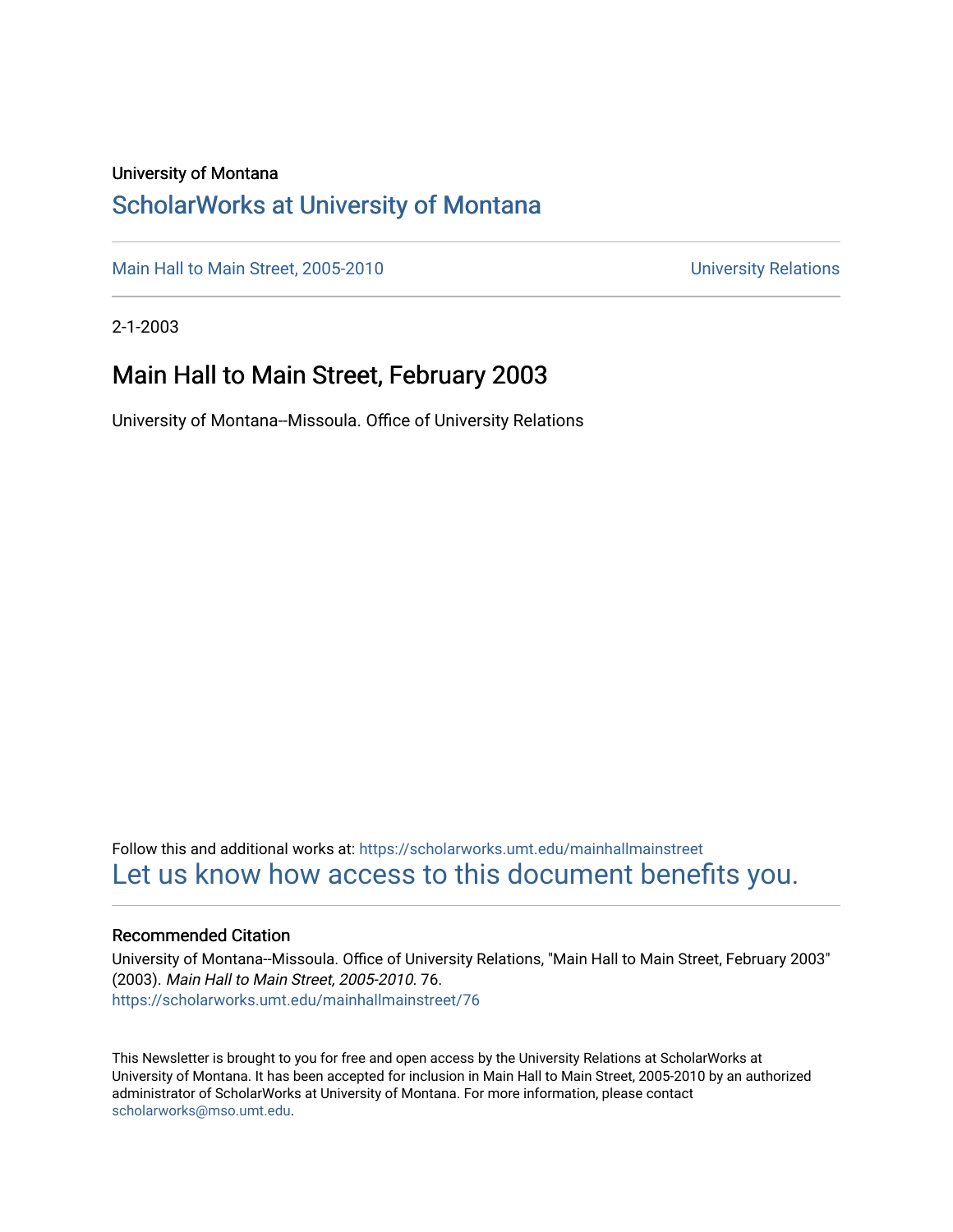

Event offers American Indian

perspectives on Lewis and Clark



**"Wilderness Kingdom" by Nicolas Point, S.J., reprinted with Ordufio. (At right) Illustration from Benton. permission of Loyola Press. Drawn by an unknown Indian artist around 1846-47 near Fort (Above) "Quanah Parker," 1999, oil painting courtesy of artist Robert**

commemorating the bicentennial of<br>the Lewis and Clark expedition will<br>be held May 28-30 at The University of<br>Montana-Missoula he first major Montana event commemorating the bicentennial of the Lewis and Clark expedition will Montana-Missoula.

Between 500 and 1,000 participants are expected for "A Confluence of Cultures: Native Americans and the Expedition of Lewis and Clark." The three-day sympo-

virtualtour.

sium will offer a uniquely Indian perspective on the Corps of Discovery and its pivotal impact on American history.

'The Native American voice really has not been heard yet when it comes to Lewis and Clark," said symposium organizer David Purviance. "We hope to challenge both Indian and non-Indian scholars to investigate the difficult questions underlying the legacy of encounters between the explorers and Native people."

Organized by UM and the Montana Lewis and Clark Bicentennial Commission, the symposium is open to all and designed to stimulate learning through lectures, cultural presentations, art exhibits, a craft fair and more.

About 120 performers, presenters and speakers are expected. Faculty members and students from 30 tribal colleges and 44 other institutions of

higher learning have been invited to present their research, detailing how life has changed for tribes or tribal culture in the wake of the Corps of Discovery and the Euro-American tide that followed.

There is a need as we begin the bicentennial for the country to hear the

*(Continued next paije)*

# UM debuts GrizCam, virtual campus tour

Via the wonders of the World Wide Web.<br>Two new offerings on UM's Web site — GrizCam and<br>the Virtual Tour — give an up-close-and-personal look at ow people all over the world can experience UM via the wonders of the World Wide Web.<br>Two new offerings on UM's Web site — GrizCam and  $\epsilon$ ampus $\epsilon$ 

GrizCam, mounted on the roof of Jesse Hall, features live, interactive viewing of UM and the surrounding valley. Web visitors can take over the camera controls to check out everything. from Main Hall and Mount Sentinel to downtown Missoula and the Rattlesnake Wilderness. The Web address for GrizCam is www.umt.edu/grizcam.

The Virtual Tour, meanwhile, is the next best thing to having your own personal tour guide. Via a free QuickTime plug-in, the tour offers photographs, videos, 360-degree panoramas and text descriptions of UM buildings and sights. It's even possible to visit the new Fitness and Recreation Center or scope out the view from the M without ever leaving home. Check out www.umt.edu/ virtualtour.



**The map above greets people taking UM's new Virtual Tour. The inset photo of a male Northern Flicker woodpecker was captured with the new Internet GrizCam atop Jesse Hail.**

GrizCam and the Virtual Tour were funded by Student Affairs and produced by UM staff in the Information Technology, Residence Life and University Relations offices.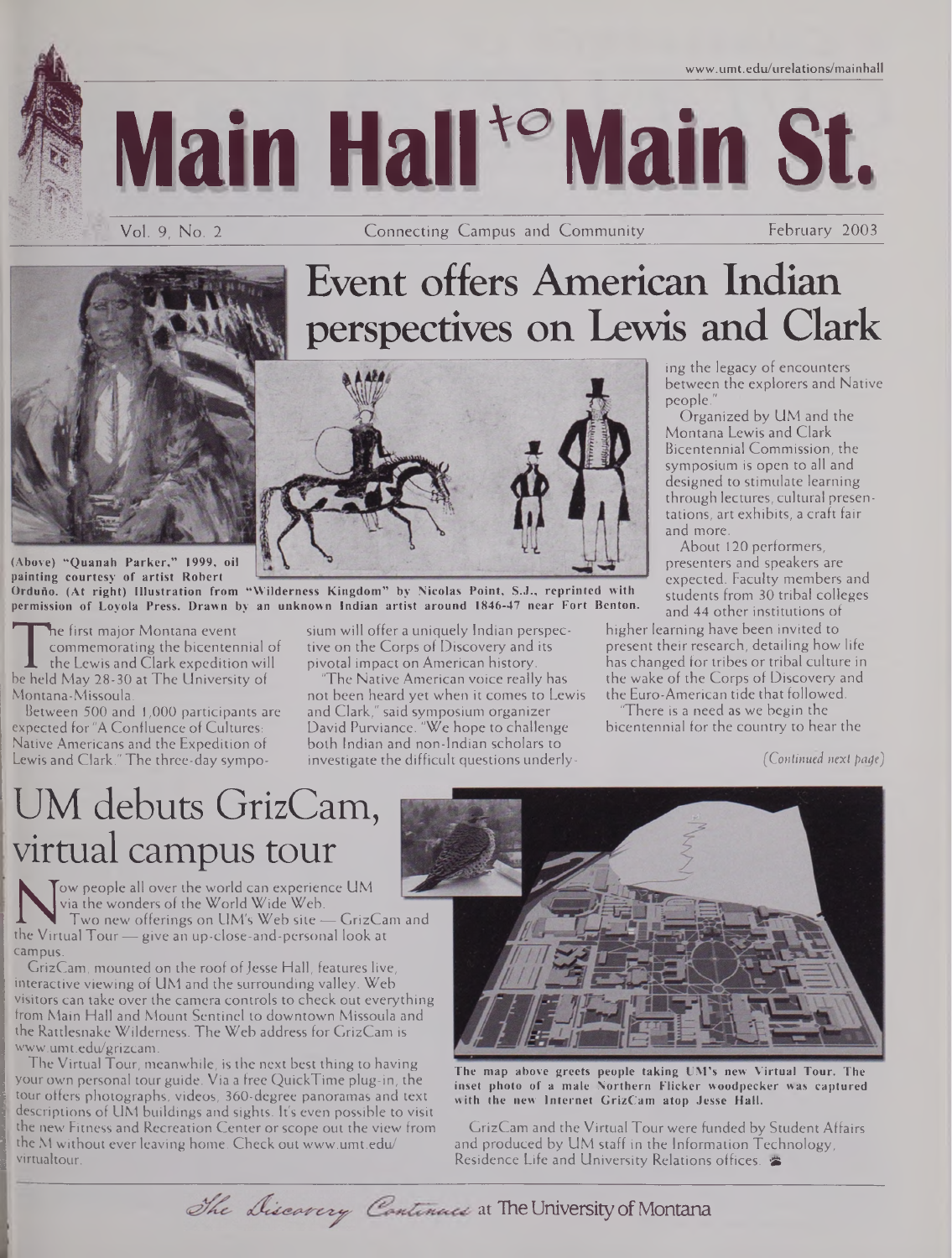## A CONFLUENCE OF CULTURES NATIVE AMERICANS AND THE EXPEDITION OF LEWIS AND CLARK

#### Symposium — **continued**

Native American perspective," Purviance said. "I'm sure people will hear many ideas they have never considered before. We want to include everyone in this event and have a true confluence of cultures, with Indians, history buffs and others.

A variety of sponsors have been sought to keep the symposium affordable for attendees, so the fee is only \$25 before April 27 and \$40 thereafter. Registration information is available online at [www.umt.edu/cultures](http://www.umt.edu/cultures). Participants also can e-mail symposium assistant coordinator Linda Juneau at [cultures@mso.umt.edu](mailto:cultures@mso.umt.edu) or call her at (406) 243-6093 for a registration form or more information. The fee includes doughnuts, coffee and one traditional meal comparable to what Lewis and Clark might have shared with their Indian hosts.

Symposium sponsors are L1M, the Montana Lewis and Clark Bicentennial Commission, the U.S. Bureau of Land Management, the U.S.D.A. Forest Service, the National Park Service, the Earth Observing System Education Project and the Montana Committee for the Humanities.

Purviance said organizers have been planning "A Confluence of Cultures" for more than two years. The symposium was the brainchild of two Indian men: UM law Professor Ray Cross, a Mandan-Hidatsa, and Darrell Kipp, a Blackfeet and founder

of the Piegan Institute and Nizipuhwahsin Language School in Browning. Cross suggested a "trail tribes conference," and when he<br>heard Kipp was planning a similar heard Kipp was planning a similar event they decided to combine their efforts at UM.

Among the many featured speakers are Johnny Arlee, a Salish elder and producer of a pageant on Salish traditions and his tribe's encounter with Lewis and Clark; Harry Fritz, chair of the UM history department and a nationally recognized expert on the Corps of Discovery; and Jim Holmberg, curator of special collections at the Filson Historical Society of Louisville, Ky., and author of "Dear Brother: Letters of William Clark to Jonathan Clark."

Purviance said the symposium also will include presentations by tribal college scholars, music, storytelling, dance and dramatic performances, an encampment; and humorous performances about the intrepid explorers.

Purviance said art also will play a prominent role in the conference. UM's Montana Museum of Art and Culture will host one photographic and two art exhibits. One art exhibit will focus on Lewis and Clark-related work produced around the time of the expedition's centennial, as well as contemporary American Indian work relating to the bicentennial commemoration. The photo exhibit, featuring Montana's Chippewa-Cree Indians, is titled 'Their Eyes Tell Everything." Further information and a



**Confluence creators: Linda Juneau and David Purviance.**

current conference schedule is available at [www.umt.edu/cultures](http://www.umt.edu/cultures).

'We want this to be special, not just another conference about where Lewis and Clark camped," Purviance said. 'This event is designed to both educate and entertain, and the Indian members of our planning committee have been insistent from the start that this must be more of an exciting experience than simply a conference."

juneau said, "Native American nations are most willing to take part in this conference — not as an opportunity to celebrate Lewis and Clark, but as an opportunity to come together to share knowledge of our customs prior to their visit and the resulting experiences since. From an indigenous perspective we have endured and survived, and those stories need to be told intertribally and internationally. With participants coming from as far as Milan, Italy, we expect the Confluence of Cultures to reshape, add dimension to and enrich all our lives." &



**The jazz maestro at work.**

## DeFranco celebrates 80th birthday during annual UM jazz festival

op jazz clarinetist and Montana resident Buddy DeFranco will celebrate his 80th birthday at the jazz festival named in his honor.

The Buddy DeFranco Jazz Festival takes place at UM Friday and Saturday, April 25- 26, with 7:30 p.m. concerts planned each evening.

The concerts will feature a stellar lineup of jazz musicians, accompanied by local favorites the All-StarJazz Trio and UMJazz Band I.

On Friday, DeFranco will be joined by guest artistJames Moody on saxophone. On Saturday, DeFranco will welcome old friends and fellow jazz masters Butch Miles on

drums, Bill Watrous on trombone, Joe Cohn on guitar and Fabrice Zammarchi on clarinet and saxophone. The event promises to be a birthday party and jam session extraordinaire.

The festival also will feature daytime clinics for more than 500 students from across the region. Guest clinicians are Bob Washut from the University of Northern Iowa and Hal Sherman of Bellevue Community College.

For concert tickets, call TIC-It-E-Z at (406) 243-4051 in Missoula or (888) 666- 8262. More information is available online at [www.umt.edu/defrancojazz](http://www.umt.edu/defrancojazz) or by calling  $(406)$  243-5071.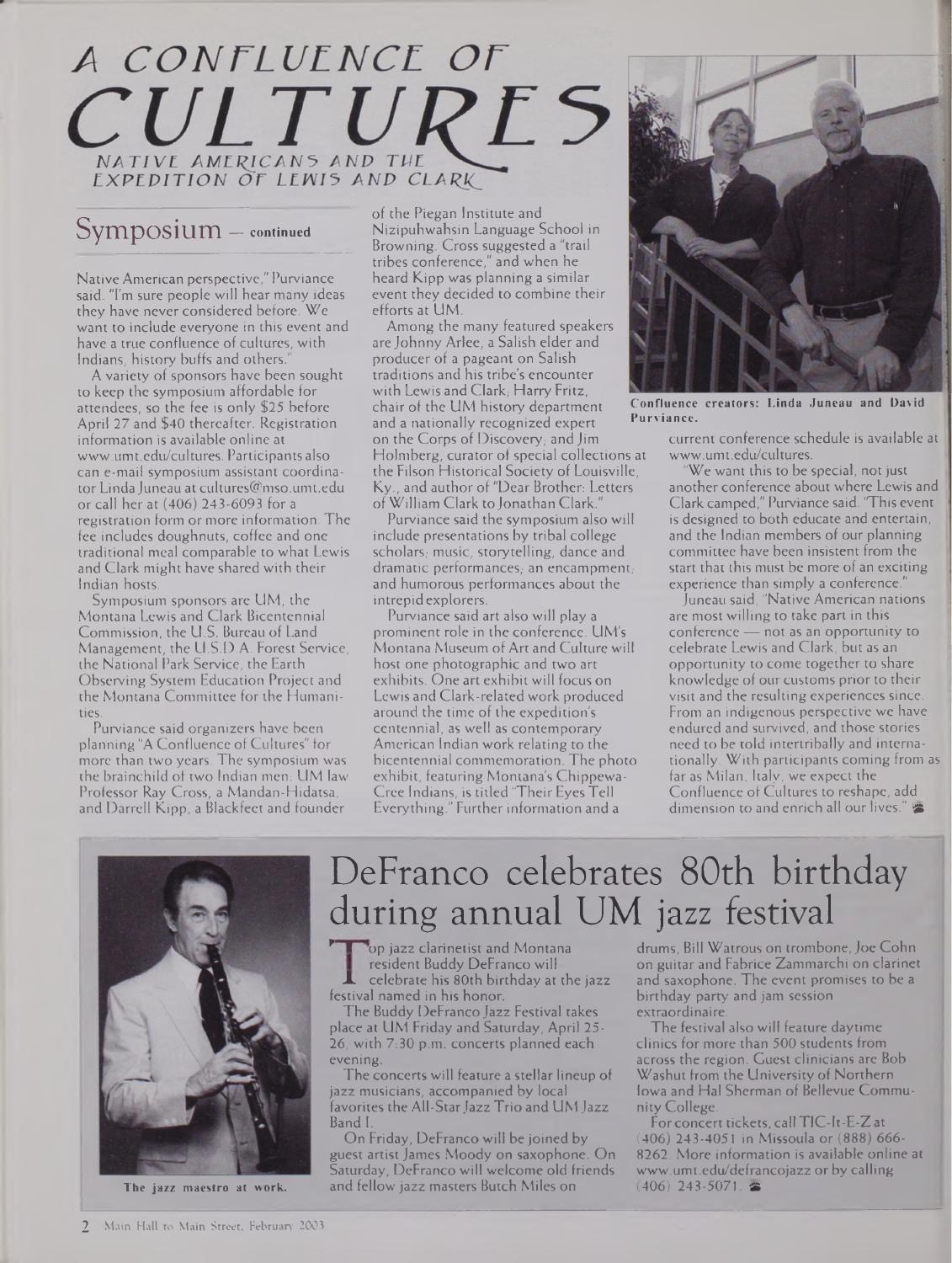**Star Odyssey—**Internationally acclaimed jazz singer Dee Daniels and award-winning artist Dana Boussard will highlight the 2003 Odyssey of the Stars -A Celebration of Artistic Journeys at 7:30 p.m. Saturday, April 5, in the University Theatre. The event, which showcases the talents of UM alumni and students, benefits the University's School of Fine Arts scholarship fund and promises a spectacular evening of entertainment. For sponsorship or ticket information, call (406) 243-4970.

**Standout Research—**The Jan. 17 issue of the journal Science contains an article by Professor Ken Dial of UM's

Division of Biological Sciences. The article, "Wing-assisted Incline Running and the Evolution of Flight," describes Dial's research into the behavior of flightless birds that frequently beat their wings to help them walk and run up steep slopes. Dial says the flapping wing



**Dial**

movements modified over time may have led to the evolution of true flight. He garnered international publicity for the article in venues such as the New York Times and CNN.

**Service Celebration—**Icebreaker: A Celebration of Service! will be held at 7 p.m. Saturday, March 1, in the St. Patrick Hospital Conference Center. Tickets are \$10 at the door. The evening will include a silent auction, food and drinks, a raffle and dancing to the soulful sounds of Sweet Low Down and the Zoo City Players. The event benefits the civic engagement programs of Montana Campus Compact, a statewide higher education organization that supports campus-based public service.

**Student Research—**The Third Annual UM Conference on Undergraduate Research will take place at UM-Missoula April 3-5. Undergraduate students are encouraged to submit research proposals by March 10. This lively educational event highlights interesting creative research being done by some of UM's brightest minds. More information about the conference is available online at [www.umcur.org](http://www.umcur.org).

**Wild Lectures—**The 24th annual Wilderness Lecture Series at UM tackles such topics as common lands and public access. The series, which is free and open to the public, will be held each Tuesday at 7 p.m. through April 7 in Gallagher Building Room 122. For a full schedule, go online to [www.forestry.umt.edu](http://www.forestry.umt.edu) or call Nicky Phear at (406) 243-6932.



**Braun AND Brains—**UM studentathletes excelled in academic achievement as well as sports during fall semester 2002. The student-athlete cumulative gradepoint average was 2.91, and more than half of the students received a 3.0 GPA or higher. Thirty of UM's 280 studentathletes made the Dean's List, which requires at least a 3.5 GPA, and 20 earned a perfect 4.0. The women's volleyball team received the highest GPA with an average of 3.18. UM's women's cross-country/ track, golf, tennis and soccer teams also earned cumulative GPAs above 3.0. The Lady Griz maintained a cumulative GPA of 2.96, men's basketball earned an average GPA of 2.62 and nearly half of UM's Grizzly football team earned GPAs of 3.0 or higher.

**Montana Rhythms—**UM radiotelevision students explored the passion, imagination and mystery of the Montana music scene in "Rhythms of the Big Sky," a music profile program that aired on Montana PBS. The first episode introduced Critical Martini, a Missoula swing band, and members of BMMS, a Kalispell band connected by a unique friendship. The program also revealed the woman behind the carillon bells that toll on the UM campus and the tough decisions faced by a Missoula folk singer as she tries to balance a new family and a music career. "Rhythms of the Big Sky" was crafted entirely by UM production students and was presented in cooperation with KUFM-TV. Call (406) 243-4565 for more information.

**Global Partnership—**The Montana World Trade Center at UM has been selected as a partner for the Global Trade and Technology Network (GTN). The GTN program, funded by the United States Agency for International Development, facilitates technology transfers between emerging markets and U.S. technology companies by providing free, pre-qualified trade leads. The trade leads are first identified by in-country specialists and then are matched electronically to a database of U.S. industry. Participants are notified via e-mail when a lead may be appropriate for their companies. As part of the new agreement, MWTC will help Montana companies monitor and respond to trade leads. MWTC is a nonprofit organization that helps businesses establish and strengthen their international commercial capabilities. For more information, visit [www.mwtc.org](http://www.mwtc.org) or call (406) 243- 6982.

**Playwrights Wanted—**UM's Montana Repertory Theatre is seeking submissions for its Lewis and Clark Short Play Festival to be held later this year. The submission deadline is March 15. The festival will take place during the annual Missoula Colony: A Gathering of Writers for Stage and Screen, held from May 30 to June 7 at UM. Writers are invited to submit plays no longer than 20 pages on the topic of Lewis and Clark. The plays need not be historical in nature, but they should be inspired by, or somehow related to, the Lewis and Clark experience. For more information, call (406) 243-6809.

**Lewis and Clark—**The "Discovering Lewis and Clark" Web site, located online at [www.lewis-clark.org](http://www.lewis-clark.org), is one of the best places to learn about the Corps of Discovery — especially with the recent kickoff of the 2003-06 bicentennial commemoration of the trek.Joe Mussulman, a former UM professor, leads a team that designs the Web site, which now includes more than 1,200 pages.

**Accessible Map—**An updated UM campus map highlighting access for people with disabilities is now available from UM Disability Services for Students. The map is available in an 11-inch by 17 inch full-color print version and an interactive online version at [www.umt.edu/](http://www.umt.edu/) dss/accessmap/index.htm. For more information contact Nick Baker at [nick.baker@mso.umt.edu](mailto:nick.baker@mso.umt.edu) or (406) 243- 2663 or Bernadine Gantert at bgantert@ <mso.umt.edu> or (406) 243-5306.

**Off the Beaten Path—**Past episodes of "Backroads of Montana," an award-winning television series produced by Montana PBS, are available at public libraries across the state. Crafted by employees of UM's Broadcast Media Center, the series delves into Montana's unique people, places and spaces. For more information, call (406) 243-4101.

**Asbestos Information—**UM's National Rural Bioethics Project has launched a Web site designed to promote public education about health issues associated with asbestos exposure. The Web site, "Asbestos and Libby Health" at [www.umt.edu/libbyhealth](http://www.umt.edu/libbyhealth), includesslide shows, links to news articles, fact sheets, Environmental Protection Agency information and more. The Web site is supported by a grant from the National Institute of Environmental Health Sciences.

**Learning Leadership—** UM's Center for Leadership Development has released a guide specifically designed to help students become better leaders. 'The Student Leadership Guide" contains 218 pages that help readers define and practice leadership. For more information visit [www.thestudentleadershipguide.com](http://www.thestudentleadershipguide.com) or call (406) 243-5082.